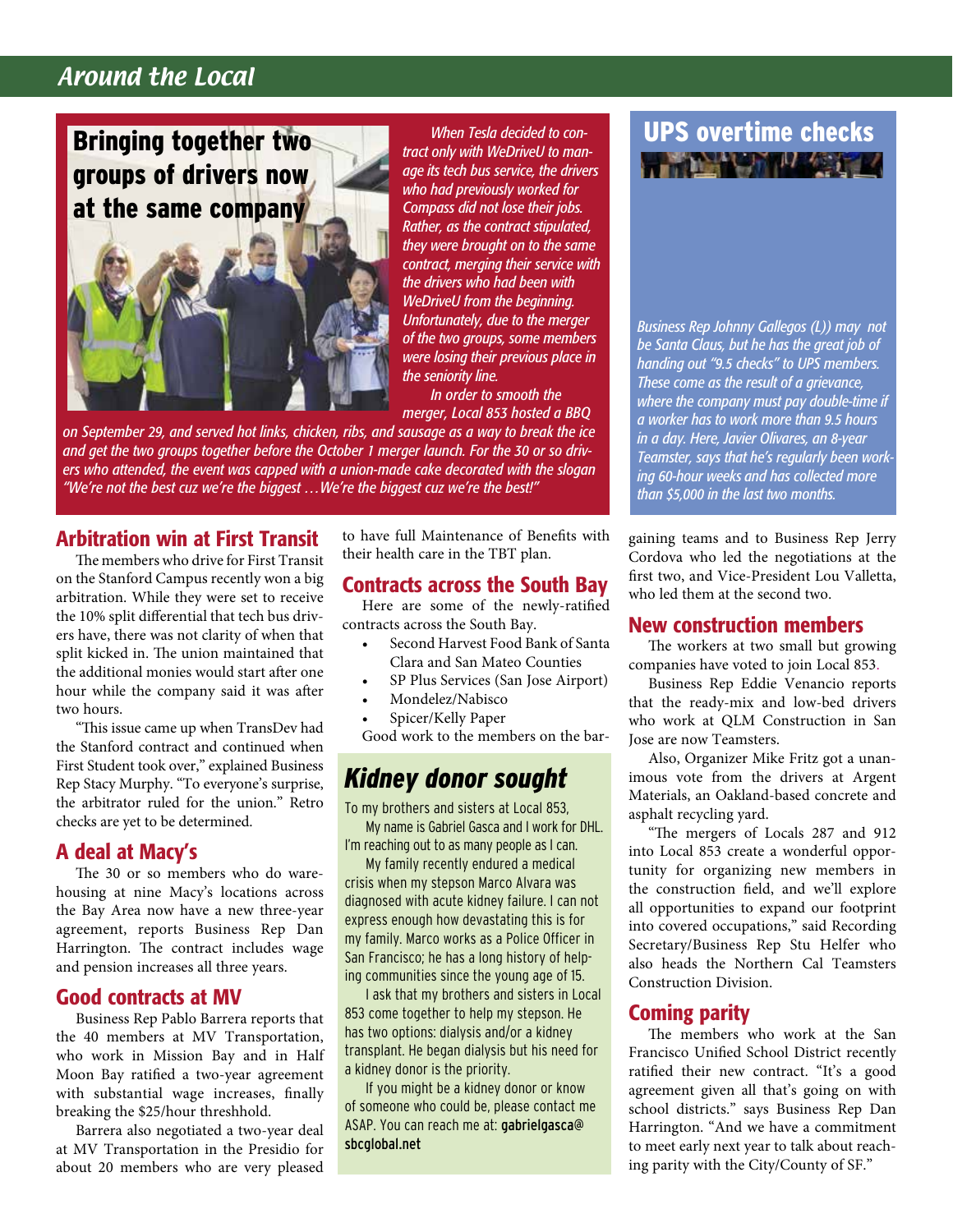

PRESORTED **STANDARD** U.S. Postage **PAID** CPS



**Executive Board** Secretary-Treasurer Rome Aloise President Dennis Hart Vice President Lou Valletta Recording Secretary Stu Helfer Trustees: Stacy Murphy, Joel Bellison, Gloria Segura

#### **Business Agents**

Efren Alarcon, John Arnolfo, Pablo Barrera, Steve Beck, Ralph Campos, Jesse Casqueiro, Jerry Cordova, Micah Farris, Mike Fritz, Johnny Gallegos, Bob Galves, Scott Gonsalves, Dan Harrington, Mike Henneberry, Tracy Kelley, Lennie Kuhls, Santos Lerma, Steven Lua, Bo Morgan, Jonathan Pinney, Lon Schmidt, Brad Sebring, Jerry Sweeny, Ray Torres, Eddie Venancio

#### **Office Staff**

Jenna Alvarez, Jennifer Casqueiro, Hilda Cornejo, Kim Drinkward, Patricia Frausto, Lauren Hasan, Moriah Ibarra, Lydia Pinedo, Lupe Ramos, Margarita Sumano, Carmen Torres

**Asst. to Sec-Treas.** Terry Post **Dir. of Communications**

Debra Chaplan

**Sergeant at Arms** Gary Briggs **Conductor** David O. Brown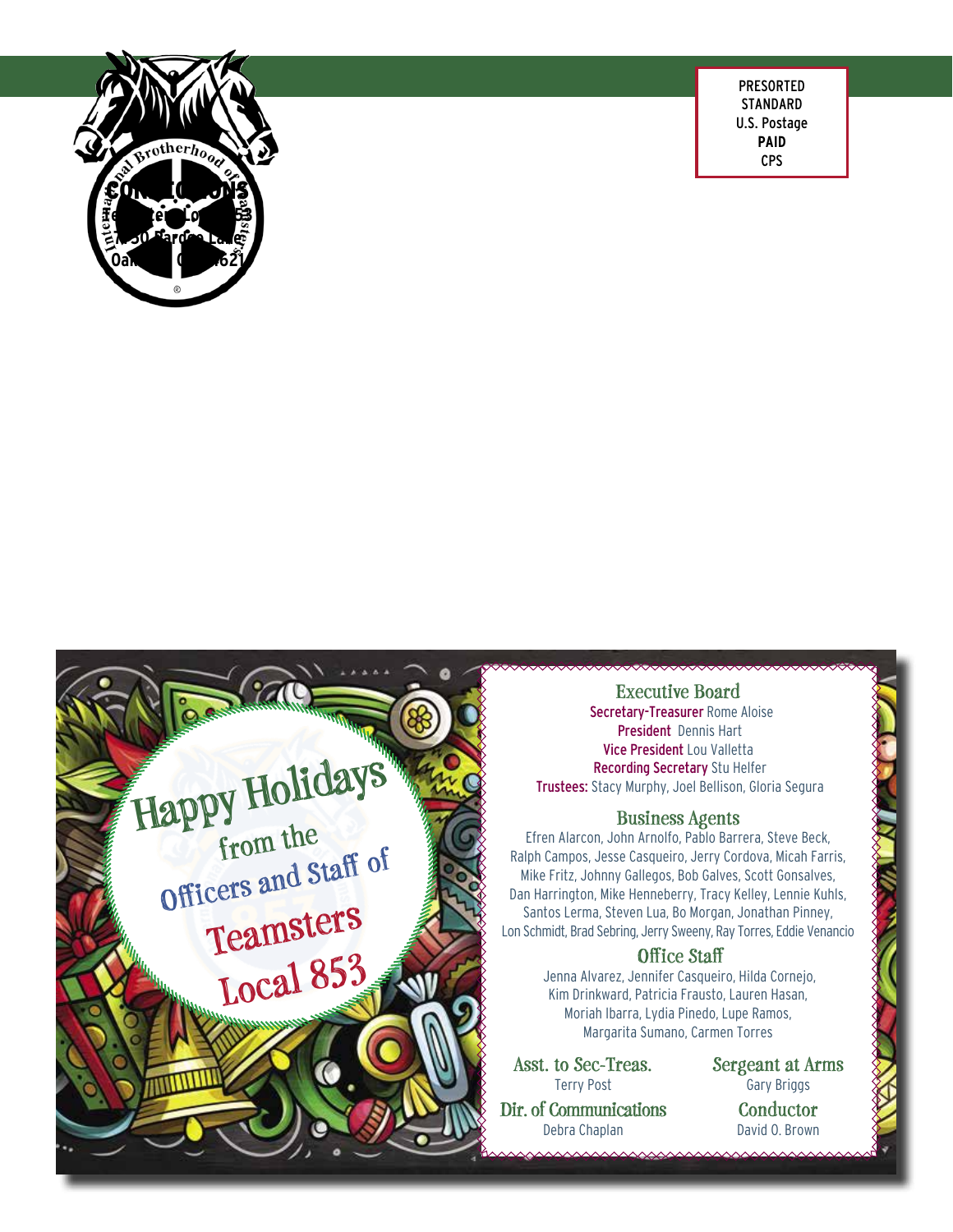

# Membership Appreciation remains drive-thru event for safety

Since 1993, Local 853 has held an annual event to show our members how much we appreciate them. This year was no exception, although like in 2020, the Membership Appreciation event was a drive-thru affair due to the pandemic. This year, it was held on two mornings at two locations—Saturday, November 6 in Oakland and Sunday, November 7 in San Jose—for our members' convenience.

Members were invited to drive into the Local's parking lots in each location so they could pick up a stylish logo-embossed windbreaker. Then they complet-

ed a card to enter the raffle. In and out – the process was swift.

Nearly 500 members turned out on one of the two days. And for ten of them, the party continued at the November regular membership meeting the following Thursday when their names were chosen to win a new TV.

We all look forward to the day when we can get back to meeting in person, having the local staff make breakfast for the members, offering convenient flu shots, hearing the state of the union, and holding the live raffle. Hopefully 2022 will be that year!

### **CONNECTIONS is now (mostly) on-line** *Here's how to sign up to stay in the know!*

If you want to keep up with news about your union and your industry, you'll want to get on the Local 853 email and text list.

We used to send out 3-4 of these newsletters each year, but like most organizations, we have migrated to producing on-line newspapers, posting stories on our website (www. teamsters853.org), and sending out occasional text alerts.

If you are already on the list, thank you! If not, here's how to sign up:

1) Go to our website: www.teamsters853. org and complete the "Stay Connected" box.

2) Text 853MEMBER to the number 833- 515-3055. Follow the prompts so we get all the info we need to get you into the system.





*Scenes from the 2021 Member Appreciation Drive-Thru events in Oakland and San Jose, and member Jose Perez, from A-B, picks the TV winners at the membership meeting.*

### *Congrats to the lucky raffle winners*

|           | 32" TV: Steven Wheeler, SFO Rock & Park            |
|-----------|----------------------------------------------------|
|           |                                                    |
| 43" TV:   | Zhi Xin Li, We Drive U                             |
| 43" TV:   | Rosanna Lyles, LAZ                                 |
| 55" TV:   | Jose D. Cueva, Anixter                             |
| 55" TV:   | Riccardo J. Reques, UPS                            |
| $55"$ TV: | Scott McCole, Sukut                                |
|           | 55" TV: Maria del Pilar Juarez Garcia, Trade Shows |
| $65"$ TV: | <b>Rich Walrod, Granite Rock</b>                   |



Left: *Maria del Pilar Juarez Garcia (C) picks up her 55" TV;* Right: *Richard Walrod (L) picks up the Grand Prize—a 65" TV!*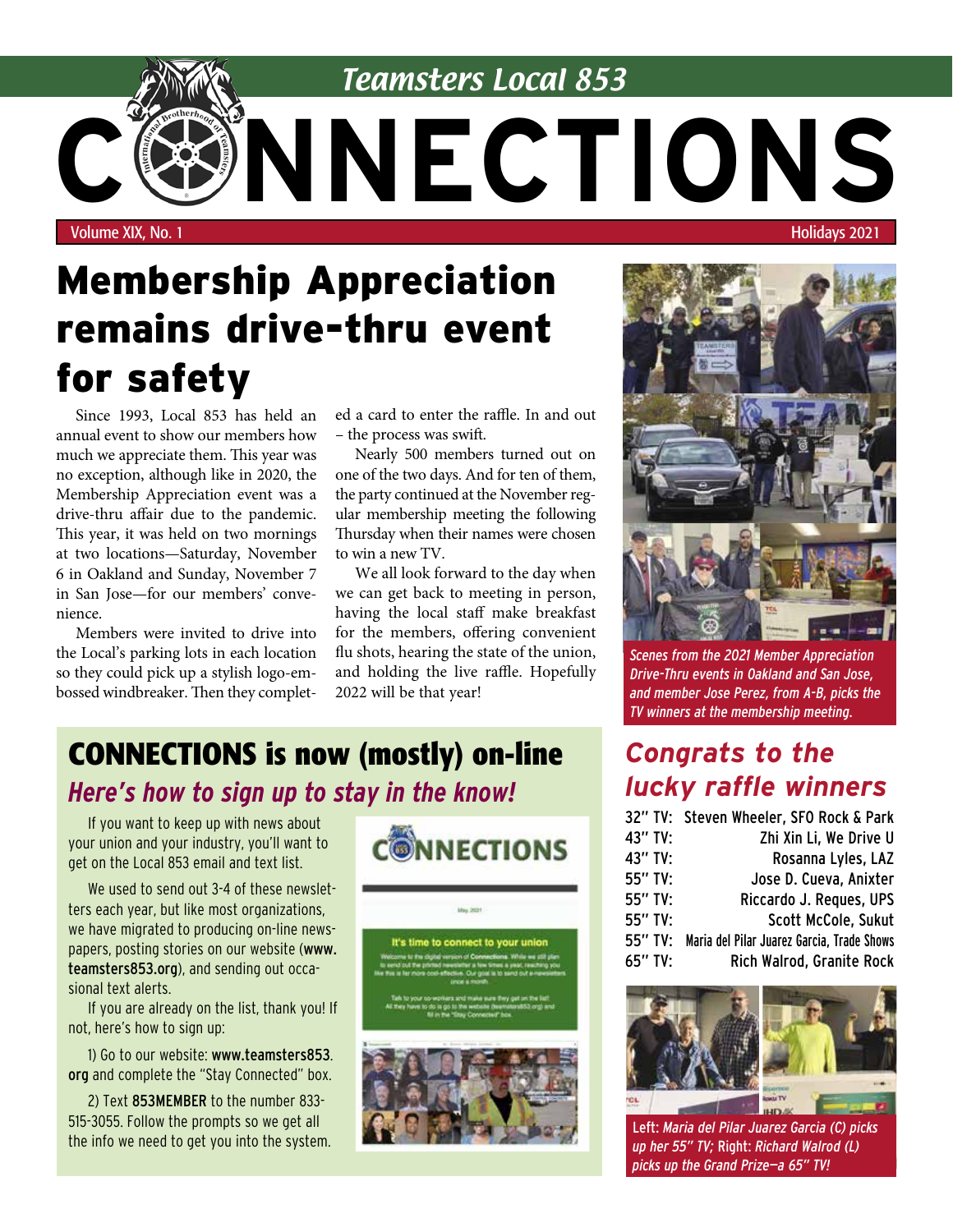# My final column

#### **By ROME ALOISE**

By the end of January, I will no longer be Principal Officer of Local 853. These past 54 years as a Teamster, and more than 46 years serving as a Teamster official on the Local, Joint Council and International levels, have been an amazing ride. It has been the honor of my life to serve the growing roster of members of Local 853 and to do all in my power to improve your working conditions, wages, benefits, and lives.

When I started as Secretary-Treasurer in 1992, the Local had \$39,000 in the bank, and about 3,500 members, mostly in the East Bay.

Today, through organizing and through mergers, we've grown to about 15,000 members across the Bay Area down to Watsonville, with some members in the Valley and around Sacramento. We've got assets of over \$15 million, including several buildings.

But more than that, we have an amazing staff of 24 business representatives who oversee more than 300 contracts in a wide range of industries—from drivers of school, tech and paratransit buses to ready mix and construction vehicles; from sales to driving and merchandising dairy, soft drinks and liquor; from retail sales to UPS/DHL package delivery to concessions at sports arenas; we manufacture food and commercial products, buses, and more. Our members are as diverse and interesting as our industries. I'm proud to say that in many industries, our contracts are the most lucrative in the nation.

On top of all that, our office staff is second to none. We've got a well-oiled machine that processes the contracts and membership rolls and keeps the myriad of administrative procedures humming.

One of my passions, over the years, has been to build, improve and strengthen our benefits programs, from health insurance, to 401K plans to pensions. The Western Conference of Teamsters Pension Trust, for which I chaired the investment committee for many years, is now the largest and strongest union plan in the nation, with more than \$57 billion in assets.

This is not an easy time for the labor movement. The downward trend that started in the 1980s with deregulation has continued on steroids over the decades. Our ability to organize new members and keep the members we have has been hindered by labor laws that promote union busting, replacement workers, and challenges that only the heartiest of union supporters could overcome.

And yet our members continue to step

up, taking action when needed and fighting for their own rights and



those of other working people. We're now starting to take on perhaps our biggest challenge, which is the growth of Amazon—a giant that directly threatens our members at UPS, and will indirectly impact members who work in numerous other industries. I can't predict the future, but I know that this will be a make-it or break-it fight for our union.

I thank our current staff and the dozens of people who have worked with us and worked for you over the last 46 years. You have made Local 853 the preeminent powerhouse that we've become—and will remain into the future.

I can't say enough good things about current President Dennis Hart, who will be taking over as Secretary-Treasurer and Principal Officer. He has been a fabulous partner and I have great confidence leaving the union in his able hands.

And I thank all of you—our members—for giving me your trust these many years and for enabling me to do what I've loved.

### **Announcements**

#### Monthly union meetings

Local 853's membership meetings are held the second Thursday of each month at 7:00 p.m. They're currently being held both in person and on Zoom. You must register in advance to attend on zoom. Go to Teamsters853.org for the link.

#### Death benefit for members

Members in good standing are eligible for a \$10,000 death benefit. For your beneficiary to collect, your dues must be current. Be sure your beneficiary information is up-to-date. Contact the office at 510-895-8853 to get a form to update your information.

**CONNECTIONS** is published by Teamsters Local 853, 7750 Pardee Lane, Oakland, CA, 94621, a non-profit organization.

Postmaster: Send address changes to: Teamsters Local 853, 7750 Pardee Lane, Oakland, CA 94621.

Members: Send address changes and comments to the above address or e-mail us at connections@teamsters853.org

#### WCT Pension Plan Q&A

To help members make retirement decisions, the WCT Pension Trust Fund is holding in-person meetings as follows:

**Oakland**: Second Wednesday of each month

**Watsonville**: First Weds. & Thurs. of each month

**San Jose**: Last Friday of each month

Call 510-895-8853 or 800-400-1250 to make an appointment.

#### Charge your union dues

What's more convenient than paying your union dues with a credit card? For more information on getting set up, call the Local Union office at 510-895-8853.

#### SIP 401(k) enrollment

Most Local 853 members are eligible for the SIP 401(k) Plan. If you are not yet enrolled, or wish to increase your pre-tax deferred amounts—check with your business agent, your company's HR department, or call 1-800-4-PRETAX [1-800-477-3829].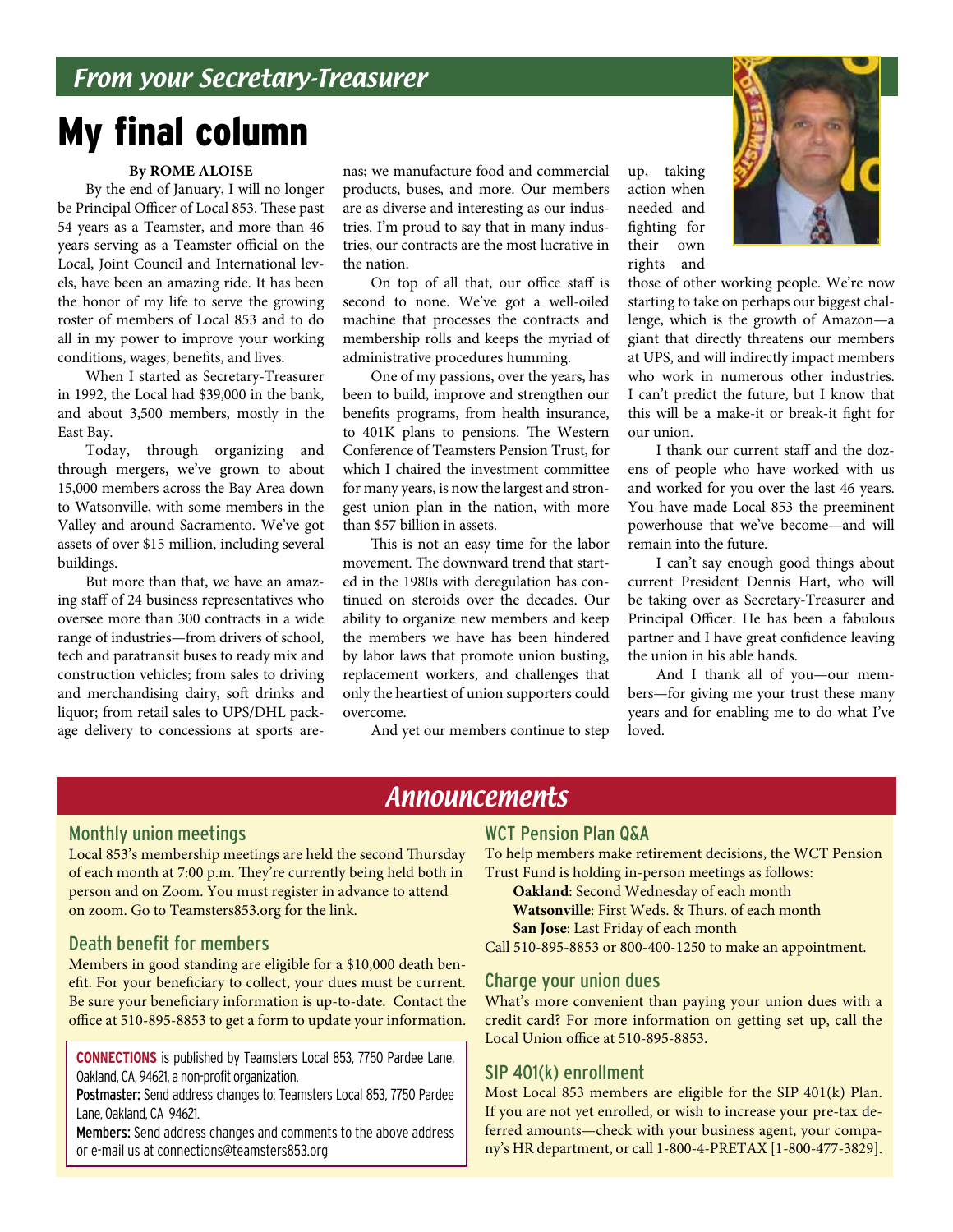# UPS members learn about the threat from Amazon and what they can do about it

"Ten years ago, there were zero Amazon warehouses in California," said Shaun Martinez, IBT, Strategic Research & Campaigns Department "Today, they're the state's largest employer."

Speaking at a training about Amazon for about 100 Local 853 UPS members at the San Jose Teamster office on November 13, Martinez reviewed Amazon's growth, from bookseller to major customer of UPS to now being UPS' biggest competitor already surpassing FedEx's market share.

With 300,000 people under the one contract, the contract with UPS is not only the Teamsters' largest, but is the largest single union contract in the world. Today, UPS sets the bar for wages and benefits. "When we organize FedEx or Amazon, it will raise the standard for everyone. If we can lift the standards for everyone, that protects our benefits," Martinez added.

Here are a few facts about Amazon today:

• Most workers don't work for Amazon for more than a few months. They stay long enough to collect their welcome bonus and then they quit. Martinez says that's by design. "Who wants workers who, with added seniority, get higher wages and more benefits?"

• Amazon went from 150 facilities to 740 in just two years. Their goal is 1,500.

• According to an Amazon worker who attended the event with her fiancé, "those



Moses Ceballos (& Eric) UPS 5 year Teamster I'm here to be part of the union. I want to take part to fight any threats to my job.

JT Hayden UPS 2 year Teamster They pay Amazon workers less, they don't have a lot of benefits; they work many more hours than we do. It's hard for UPS to compete.

of us who have been there for a while get screwed because the company keeps bringing in new people and moving us around. We constantly get write-ups. People don't want to use the restrooms because they're too far away. They gave us an additional five minutes for handwashing during COVID, but then they took it away again."

"Everyone has to get activated to fight Amazon," Martinez says. "We can do it, but it'll be hard."

The battle has already begun. Several Teamster locals, including Local 853, are working in coalition with environmental groups, other unions, land use attorneys and local Labor Councils.

In just the last few months we've succeeded in stopping Amazon's attempt to open local facilities:

- In San Jose, the City Council unanimously voted down a proposed Amazon Distribution Center in the Coyote Valley the size of six football fields.
- In Gilroy, the City Council pushed off a vote until December 6 for a proposed Delivery Station after Local 853 and Gilroy community members flooded the meeting with concerns.
- In Hayward, Amazon withdrew their application for one of three sites they are considering.

There are still fights going on in San Francisco, Richmond, and Hayward. But we've already seen that winning is possible if we all get together to write letters, make phone calls, picket, and do whatever is necessary to stop the Amazon behemoth from taking over our cities and ruining our good union jobs.

President Dennis Hart told the group of UPSers that he had been a UPS Business Agent when the 1997 UPS strike took place. "We won that strike by sticking together, and we also got great support from our customers. We can win against Amazon too, but we need to stick together, get focused, and get the community involved."

When the union contacts you to get involved, please follow through. It'll be in your best interest.

## What's bad about Amazon & why do you care?



Lucas Bernal UPS

10 year Teamster 33% of our volume is Amazon. If they take that away, drivers will lose their jobs. I knew that Amazon was big, but I didn't realize they were this big!



Bianca Garza UPS

#### 7 year Teamster

My fiancé works for Amazon. They pressure the workers way too much to meet their crazy numbers. They don't treat people like they should be treated.



Juan Montes UPS

9 year Teamster

Amazon workers are pushed to a point where they're dangerous to public safety. It's not the workers' fault—they're just trying to keep their jobs.



Louie Vidal UPS

#### 1 year Teamster

I'm here to be part of the union. I want to take part to fight any threats to my job.



Dustin Tilbury UPS

18 year Teamster I'm here to learn about the spread of Amazon and how it will affect UPS—and how fast.